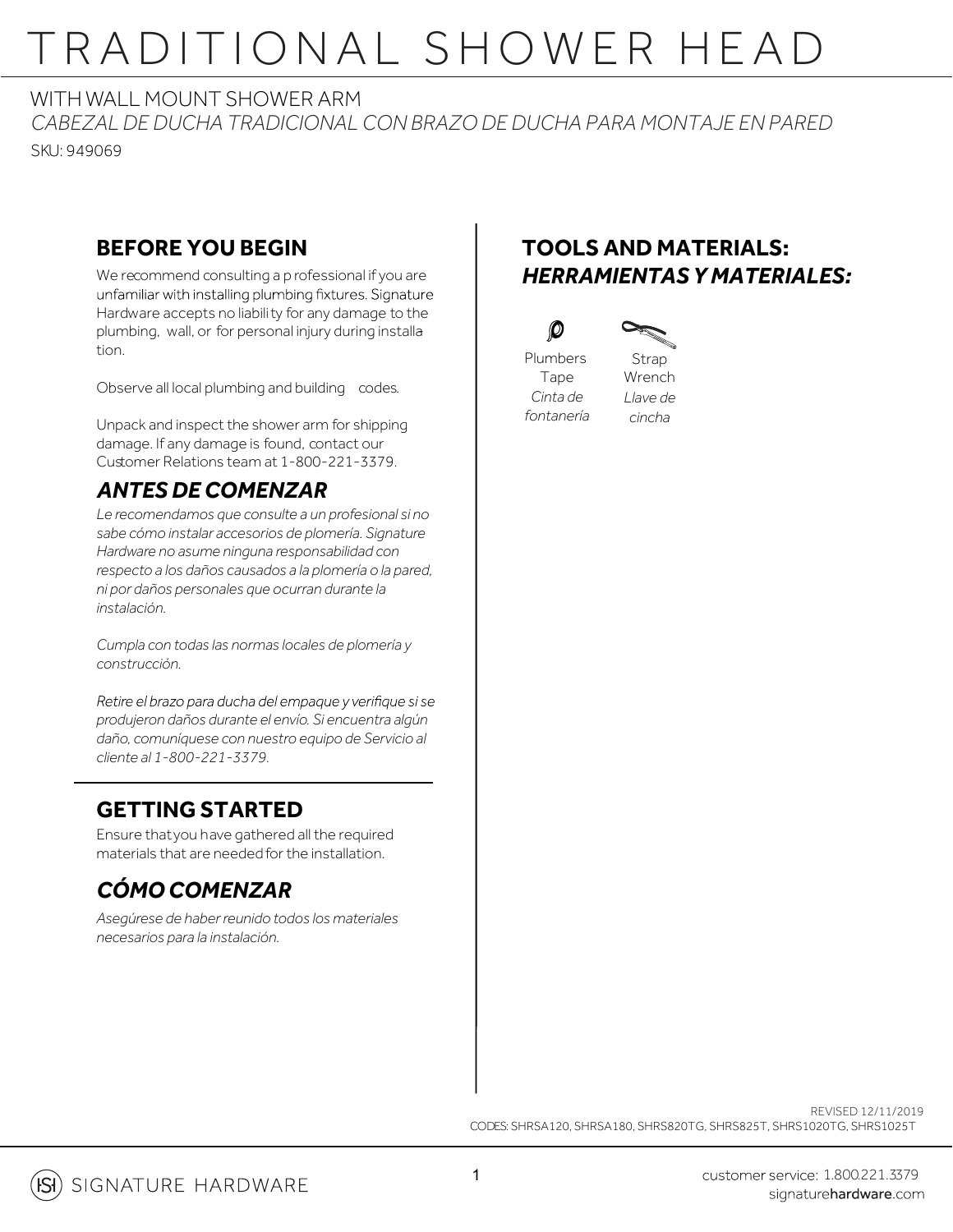# TRADITIONAL SHOWER HEAD

#### WITH WALL MOUNT SHOWER ARM

*CABEZAL DE DUCHA TRADICIONAL CON BRAZO DE DUCHA PARA MONTAJE EN PARED* SKU: 949069



1. Apply plumbe rs tape to the threads of the shower arm.

*1. Aplique cinta para plomero en las roscas del brazo para ducha.*



3. Install the escutcheon.

*3. Instale el chapetón.*



- 2. Install the shower arm using a strap wrench.
- *2. Instale el brazo para ducha usando una llave de cincha.*
- 4. Run water to flush out any debris.
- *4. Haga correr agua para eliminar los residuos.*





**ISI**